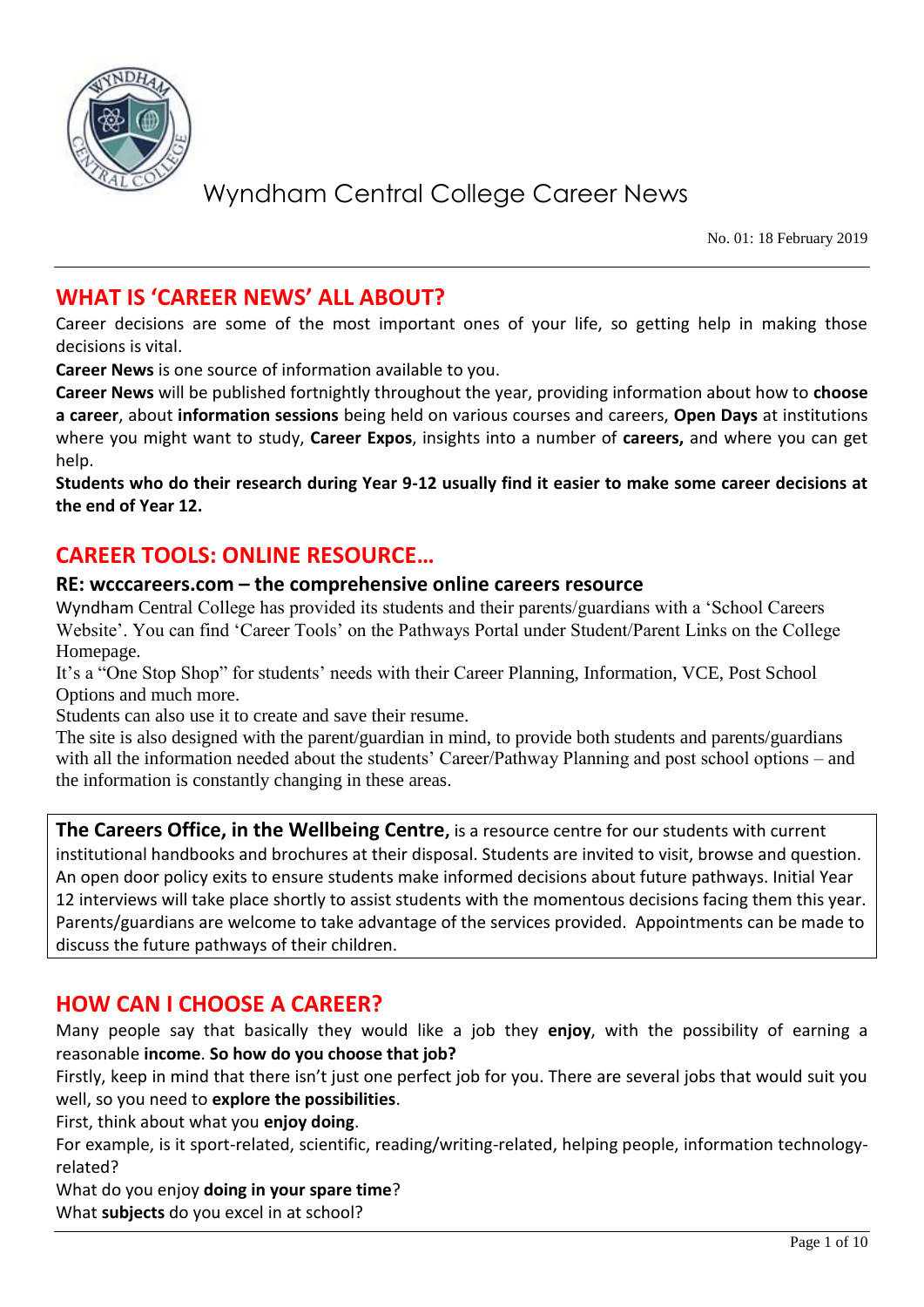

No. 01: 18 February 2019

How important is it that you earn a lot of **money**?

Answering questions such as these will set you on a path to making some decisions.

If you like science, what type of science do you prefer – physics, chemistry, biology?

If you are creative, what is your speciality – music, drama, art, design?

If it is geography, perhaps you could be interested in urban planning, mapping or surveying.

If it is health, perhaps it is nursing, nutrition or public health.

If it is physics and maths, perhaps engineering.

Don't look too far ahead – you are not deciding on a life-time career. You will have several careers.

### **WHAT IS A CAREERS EXPO?**

As a rule, career expos have representatives from **Universities, TAFE's, Independent Training Providers and Employer Groups** (eg Defence Force) in attendance to provide information and an opportunity to ask your questions. There are a number held throughout the year, some large ones running for a few days (eg the **VCE and Careers Expo** 3 May – 6 May @ Caulfield Racecourse), while others are **smaller regional expos** (eg @ WRICA Thursday 17 – Friday 18 May). Career Expos are of a **general nature and are a good starting point for some career exploration** - more information later.

### **WHAT IS AN OPEN DAY?**

Universities, TAFE's and some Independent Providers open their doors, usually once a year on Sundays in August, for the public to **see facilities, attend information sessions, talk to staff and current students, and to check out clubs and societies**. These are useful for obtaining **a more in-depth experience** of a particular institution and its courses. Dates will be published soon (for your diary).

### **WHAT IS A CAREERS SEMINAR, AND WHY ATTEND?**

Many institutions run **seminars about particular courses or careers**, often on week-nights or in school holidays. For example, **Monash** and the **University of Melbourne** run **evening seminars** on particular courses, while RMIT, La Trobe and Deakin run school holiday programs about their courses (note: this list is not exhaustive). In addition, seminars on studying **psychology**, **sport related** careers, and on **occupational therapy** have been run for many years. These programs give an in-depth picture of courses and career outcomes, and provide an opportunity to ask your questions. More information in later editions.

### **HOW CAN I ACCCESS UNIVERSITY COURSES?**

Many courses accept Year 12 graduates on the basis of their **ATAR** (Australian Tertiary Admissions Rank) and meeting any **prerequisite subject requirements**. Some courses, however, have **additional requirements** (eg an audition, a folio presentation, completion of a selection kit, attendance at an interview, testing). You are advised to check these out on the **Victorian Tertiary Admissions Centre (VTAC)** website [\(www.vtac.edu.au\)](http://www.vtac.edu.au/). Applicants for courses apply on the VTAC website, commencing in August each year. Up to eight courses can be applied for.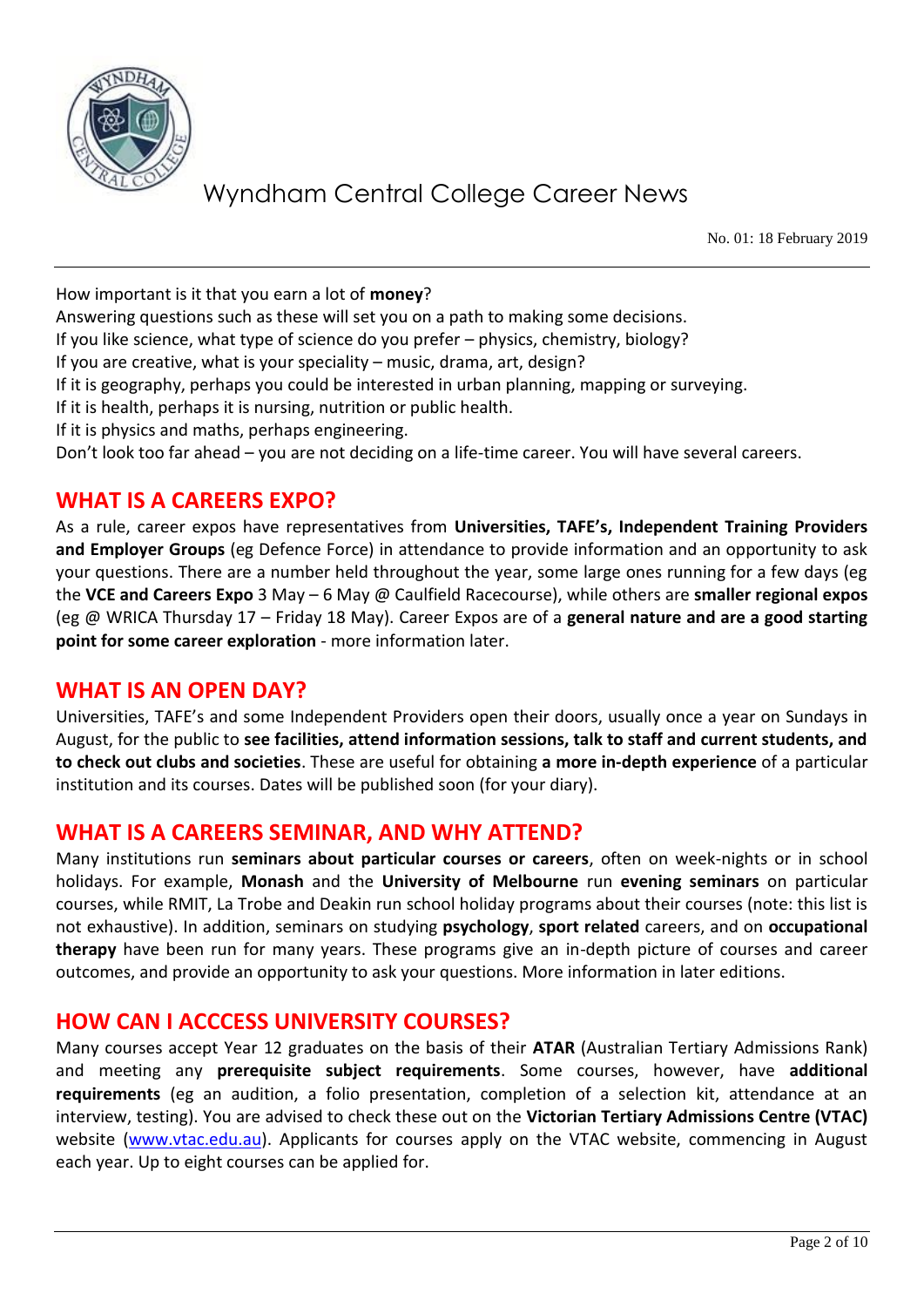

No. 01: 18 February 2019

## **CareerNews Key Dates & Reminders**

#### *For all Students:*

#### **Melbourne Career Expo 2019**

You can learn about employment opportunities, university and training placements, skills industry and government initiatives and receive career advice.

#### **When/Times:**

Friday 26th July (10am – 3pm) Saturday  $27<sup>th</sup>$  July (10am – 4pm) Sunday 28th July (10am – 4pm) **Where**: Melbourne Convention & Exhibition Centre - *2 Clarendon St, South Wharf.*  **Admission: Free!** For enquiries phone: 03 9620 9920 or visit <http://www.careerexpo.com.au/>

### *For Year 9-12 Students:*

**South East Careers Expo & 'Try a Trade'** Here, there are over 100 exhibitors including universities, TAFE's, RTO's, Government Agencies, Community Providers and more. **When**: Tuesday 2nd April **Time**: 9am – 2pm **Where**: Cranbourne Racecourse **Admission: Free!** For more information please visit: [www.sellen.org.au](http://www.sellen.org.au/) or call 9794-6921

## **F***or all VCE Students:*

### **2019 VCE and Careers Expo**

Learn about; VCE subjects, tertiary courses careers, employment opportunities and gap year options. **When:** Thursday 2nd & Friday 3rd May (9am-3pm) Saturday 4<sup>th</sup> & Sunday 5<sup>th</sup> May (10am-4pm) **Where**: Station St, Caulfield Racecourse, Caulfield. **Admission**: \$10 online p/p or \$12 at the door. Family and school group options available. For details visit:<https://www.vceandcareers.com.au/>

### **'Succeeding in VCE' -**

This is an annual fundraising event designed to provide students with the skills and information needed to help maximise VCE marks and ATAR scores.

When: Sunday 17th and Saturday 23rd February.

Where: University of Melbourne

Admission: \$10 donation (for each day) which goes directly to the Fred Hollows Foundation.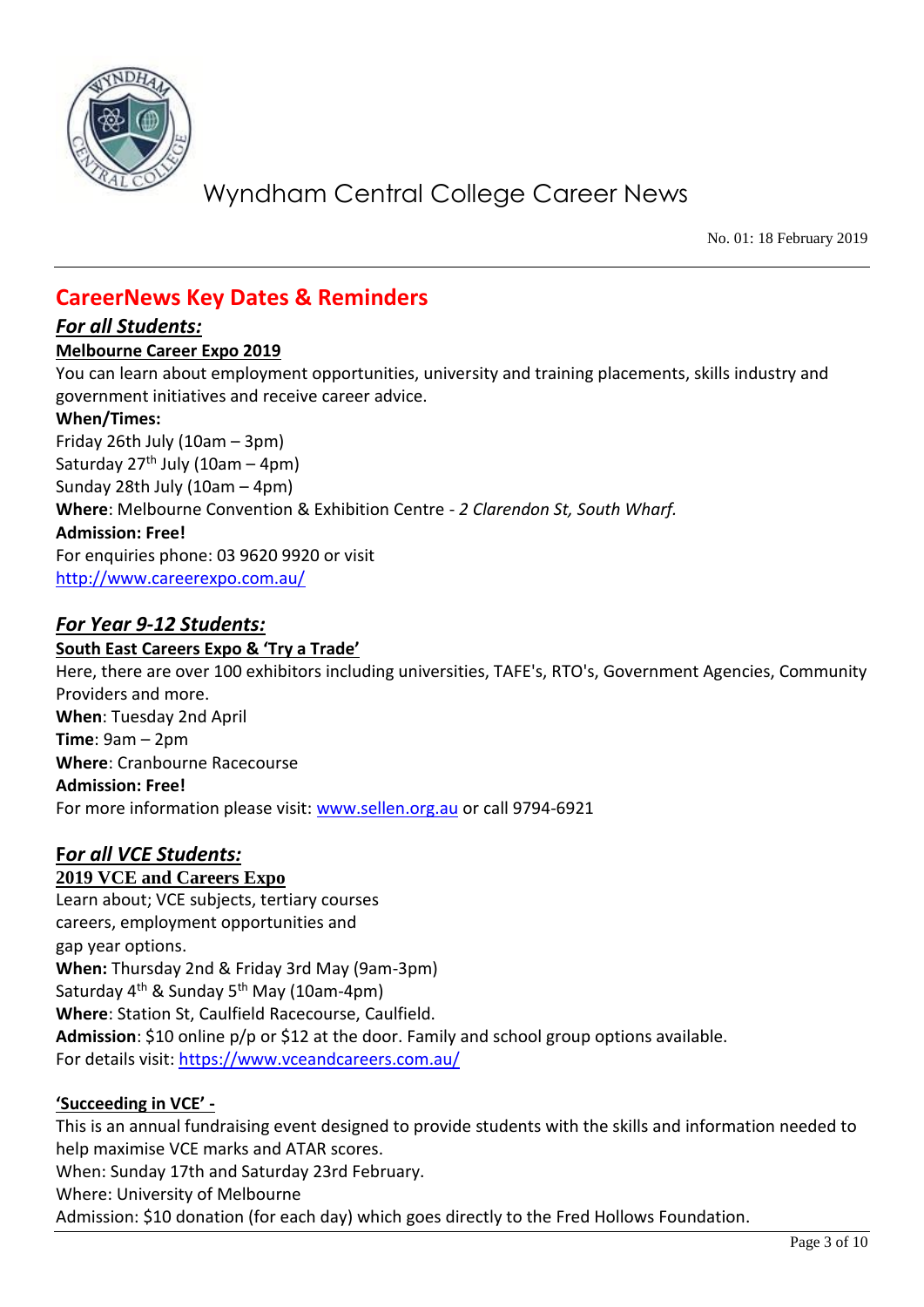

No. 01: 18 February 2019

For full details: [http://www.tsfx.com.au](http://www.tsfx.com.au/)

#### **Monash Information Sessions**

Discover more about what Monash has to offer including:

- Study areas
- Undergraduate course types
- International opportunities
- How to apply
- Scholarships and fees
- SEAS and the Monash Guarantee
- Accommodation options

**When**: Running from March until September.

**Time**: 6.30pm – 8pm.

**Where**: Sessions will be held at various locations across Victoria. Please visit:

<https://www.monash.edu/information-evenings> to find out more and to register.

## **Preparing for the Year 11 to Year 12 Transition**

While some students find the transition to Year 12 from Year 11 easy, others find the increased workload and expectations quite overwhelming. Regardless whether students are prepared or not, many students look back and wish they had done things differently.

Rowan Kunz (Founder and CEO of Art of Smart Education) interviewed some Year 12 students who have been through the transition and this is some of the advice they shared:

### **Start study notes from Week 1 and revise them.**

This is the most common piece of advice! Good study notes are an important tool for memorising VCE content, revising for assessments and preparing for exams. Many students leave study notes to the last minute and try to complete them at the end of the term, or worse just before an exam.

An easier and more productive alternative is to work on study notes as the term progresses. So at the end of each week, add to your study notes starting in Week 1. If you haven't started yet, start now. You may spend 2 or 3 hours each week working on study notes for VCE subjects, but it will involve a lot less cramming and overall stress.

The key is to then regularly revise these notes as this will help with exam preparation. Remember, it is much easier to memorise and understand content that you've seen 10 times before the exam, rather than what you've re-read once before.

### **Keep a study schedule and organised timetable.**

It's easy for students and parents to get overwhelmed during the transition from Year 11 to Year 12 as many students have a very busy schedule in Year 12 with school, study, extra-curricular activities and social events. The easiest way to stay organised is to design a study schedule. This is where you grab your weekly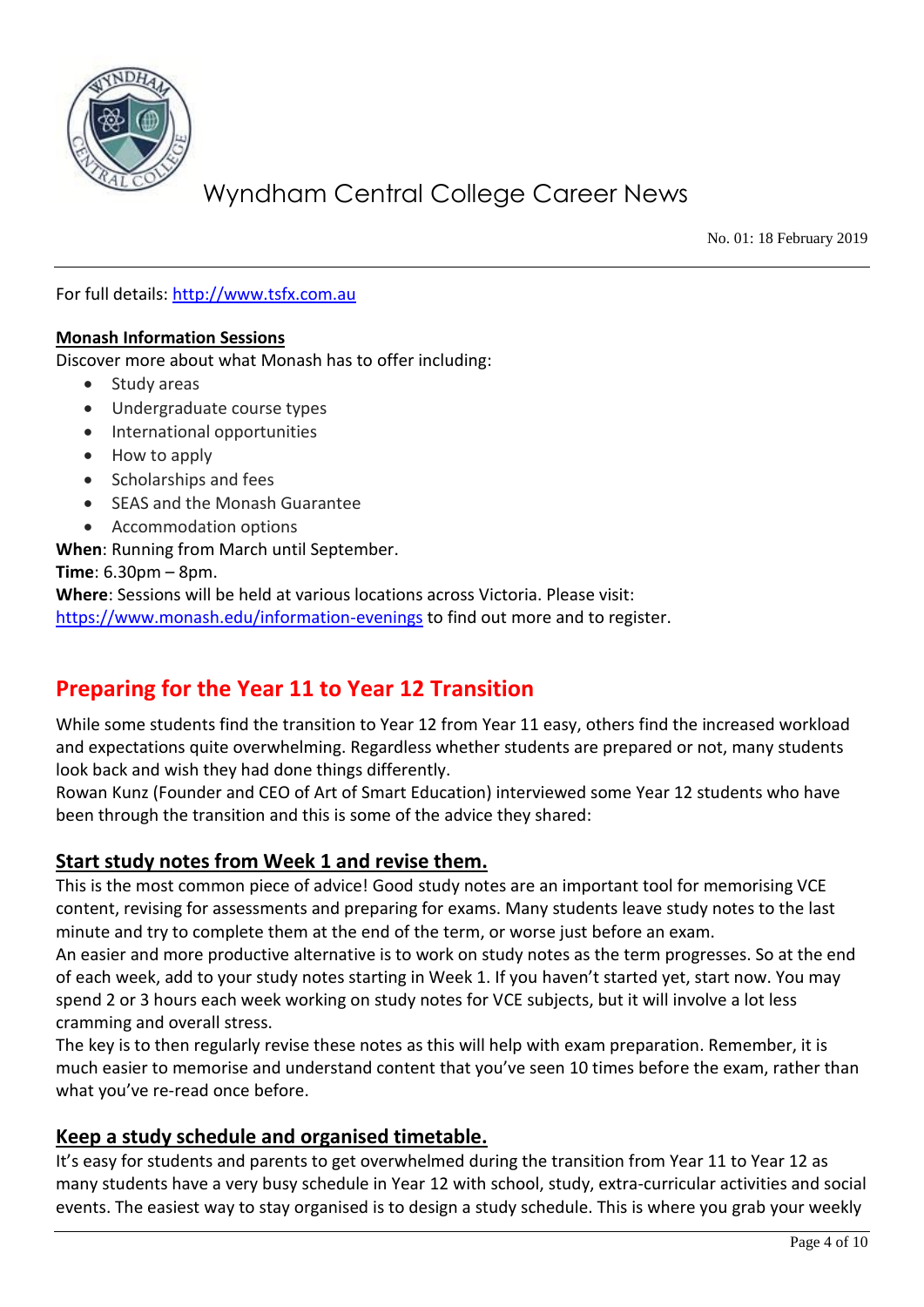

No. 01: 18 February 2019

timetable and write down everything you've got scheduled regularly throughout the week including school and extra-curricular activities. Then organise time for study around regular activities and make it a nonnegotiable part of the week. If you go to basketball training every Wednesday night as a non-negotiable activity, make studying on a Thursday evening a non-negotiable activity as well.

### **Start major assignments as early as possible.**

Most students are made aware when they have a major assignment or a performance coming up in their VCE year. Students who have completed major assignments say the same thing - start as early as possible. This doesn't mean finishing your assignment before the teacher has brought it up in class, but thinking about ideas you can take to your teacher to discuss, research, and start developing the early stages of your assignment. This will set you off on the right foot from the very beginning and prevent the panic and stress that comes from completing your work at the last minute before you need to submit it. Good luck!

These are all AVID Strategies which students are familiar with

## **News & Updates**

### **Year 11 Students: Swinburne Early Learners Program**

If you're in Year 11 this year and keen to prepare for your transition into university and be recognised for your extra-curricular activities, then continue reading!

The Swinburne Early Leaders Program is made up of one core certificate and three elective certificates. The core certificate is a research/academic certificate which encourages you to self-reflect on how prepared you are for future study and also helps with developing strategies for future academic programs. The three electives to choose from are; 'Creativity', 'Community Engagement' and 'Career Development'.

This program is designed to help you build your life skills and confidence, increase your employability and gain recognition for future study options. Activities are offered on campus, but you can also complete the entire program online if preferred. You can also complete the program at your own pace throughout the year as long as you finish it by the early October deadline. In addition, students who successfully complete the 'Early Leaders Program' will receive additional aggregate points towards their ATAR when they apply to study at Swinburne.

To register your interest, complete the form online at

<https://www.swinburne.edu.au/study/options/other-programs/early-leaders-program/> But be sure to do this as soon as possible as the program starts in late February. Got questions?

You can email them across to [earlyleader@swinburne.edu.au.](mailto:earlyleader@swinburne.edu.au) Good luck!

## **Medicine & Dentistry Students**

Late last year it was announced that the UMAT (Undergraduate Medical and Health Sciences Admission Test) is being replaced with the **UCAT (University Clinical Aptitude Test)**. For students wishing to study Medicine at Monash or Medicine, Dentistry or other Clinical Science courses at a university interstate in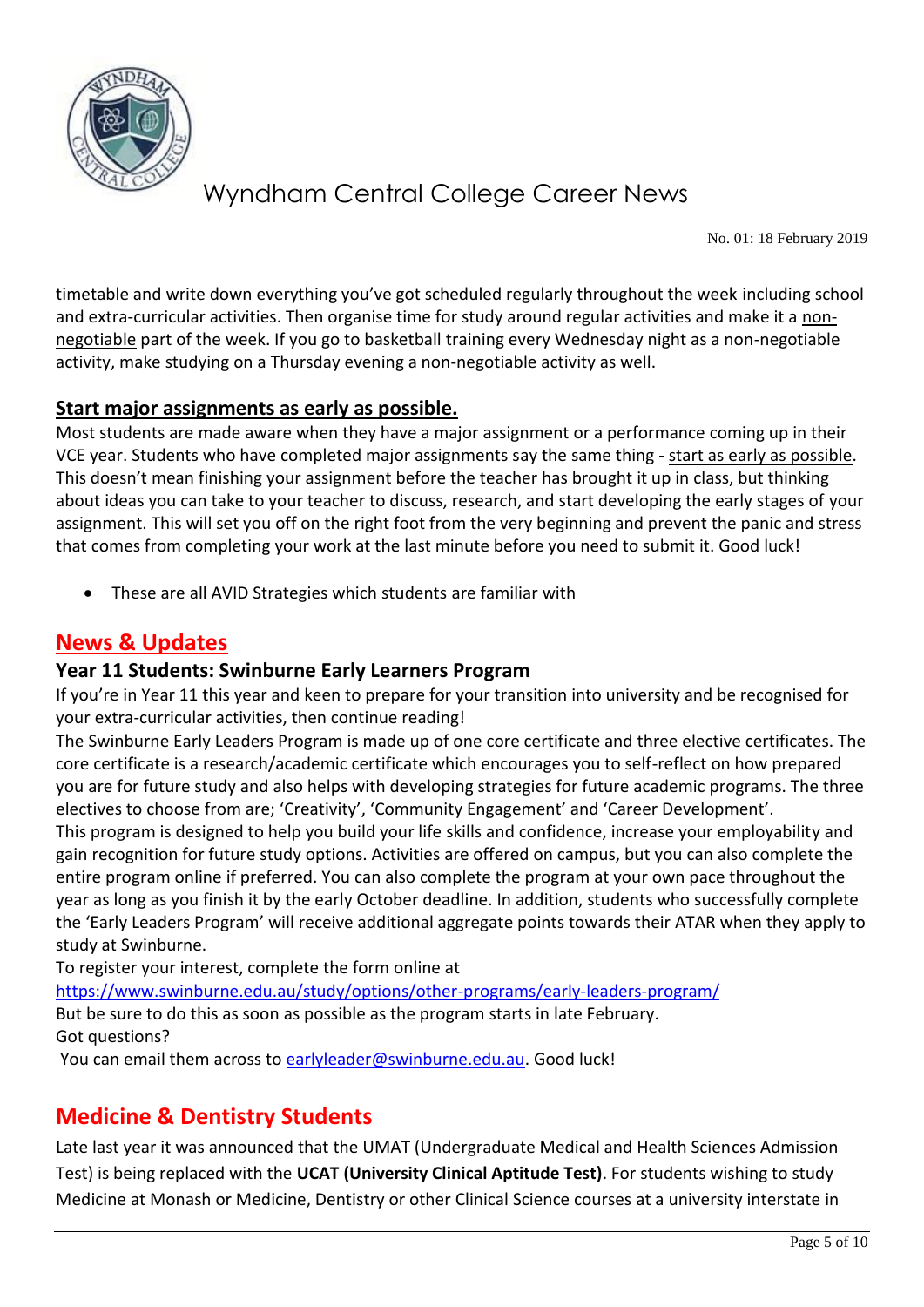

No. 01: 18 February 2019

2020, it is important you learn more about the UCAT test and the universities that require you to sit the test.

Test preparation is very important and there are many workshops, practice exams, books and resources to help you become 'exam ready'.

You will need to create an online registration and book yourself in for a test.

#### **Important dates to note:**

*1. Online Account Registration* **Registration opens: 1st March at 9am Registration closes**: 16th May at 5pm AEST *2. Booking a Test* **Booking opens**: 1st March at 9am **Booking closes**: 17th May at 5pm AEST *3. Actual Test Dates* **Testing begins on the 1st of July and the last testing date is the 31st of July.**  *4. Release of results to universities* Early September 2019.

It is beneficial to commence preparation even as early as Year 10 and Year 11 if you are confident that you will be applying to enter the world of medicine. The NIE runs various workshops and seminars to help with test and interview preparation. A very popular day is their **'Simulated UCAT Day Workshop'** which covers fundamental techniques in navigating all five sections of the newly introduced UCAT test. After the tutorials, students sit a trial test and then have the opportunity to ask questions with or without their parents. Places for this workshop are limited so you will need to register as soon as possible. The details of the 'Simulated UCAT Day Workshop' are:

**Dates and locations**: The earliest day workshop in Victoria is Thursday 18th April in Richmond. For further dates visit - <https://www.nie.edu.au/ucat-courses/simulated-ucat-day-workshop>

Workshop Duration: 9am – 6pm

Price: \$279 (Lunch and refreshments provided).

Or you can read more about UCAT by visiting:

<https://www.nie.edu.au/about-ucat/what-is-ucat>

### **ACU Update**

**Discontinued course** - ACU will no longer be running their 'Bachelor of Media Production' course and are replacing it with two alternative courses which offer a major in media and a minor in communications.

'Bachelor of Arts' and 'Bachelor of Creative Arts' are being offered at ACU's Melbourne campus.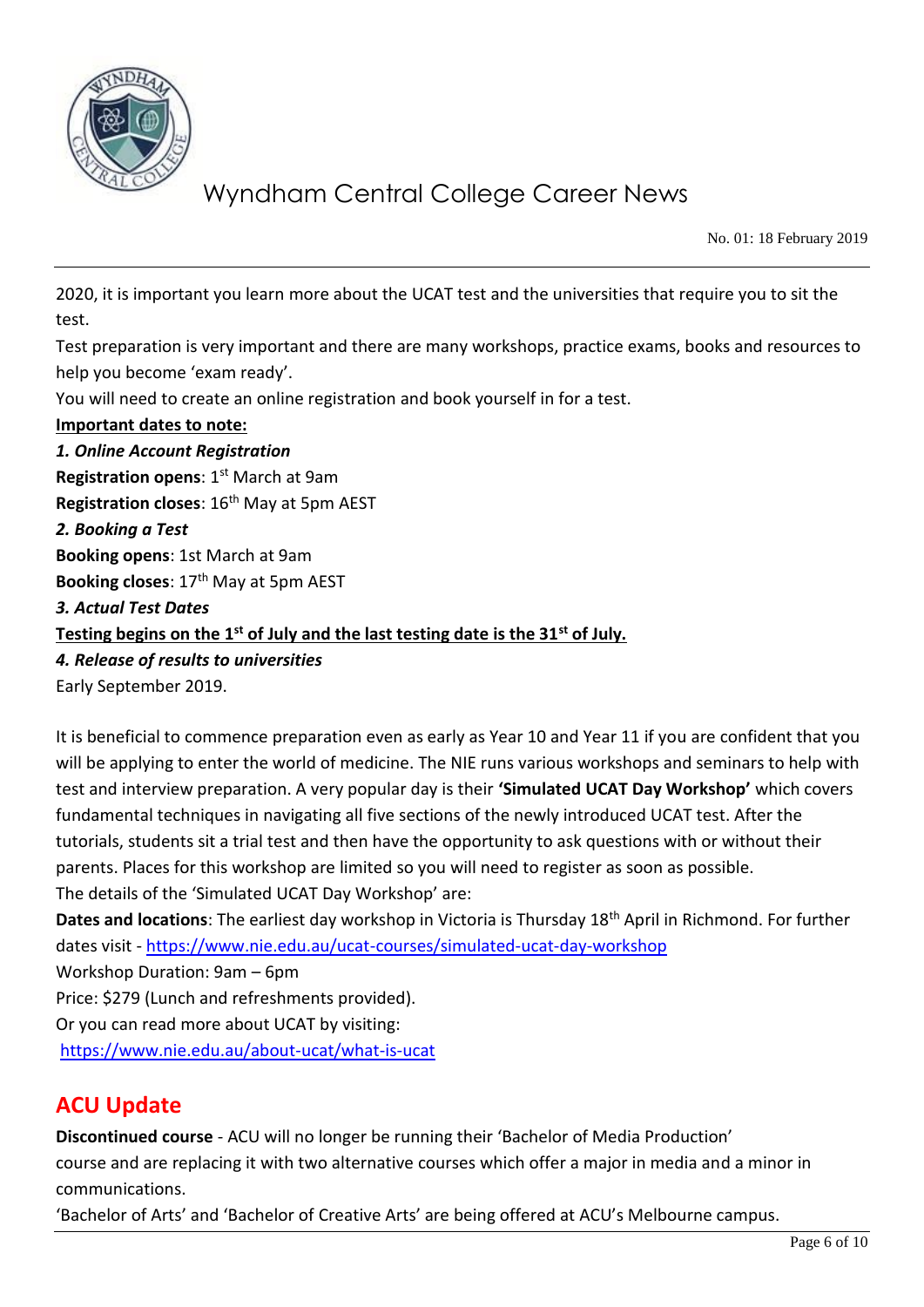

No. 01: 18 February 2019

The **'Community Achiever Program'** which was previously known as the 'Early Achiever Program' offers future students who are active in their community early entry to their undergraduate course of choice. Applications for the 2020 program open on Wednesday May  $1<sup>st</sup>$  and close on Wednesday 14th August (Melbourne) and

Wednesday 28th August (Ballarat).

For more information on ACU"s CAP program please visit [https://www.acu.edu.au/study-at](https://www.acu.edu.au/study-at-acu/admission-pathways/i-volunteer-regularly)[acu/admission-pathways/i-volunteer-regularly](https://www.acu.edu.au/study-at-acu/admission-pathways/i-volunteer-regularly)

**Sports and Exercise Science courses now accredited** - ACU have announced that their Bachelor of High Performance has acquired a Level 2 'Strength and Conditioning Coach' accreditation and their Bachelor of Exercise and Sports Science has acquired Level 1 accreditation with the Australian Strength and Conditioning Association (ASCA). This means that students will be eligible, depending upon electives chosen, to complete specific practicum placements and upon course completion, be able to apply for accreditation with the ASCA who is the peak national body for strength and conditioning professionals in Australia.

## **Melbourne University Update**

Melbourne University are now offering a new flagship equity scholarship – *'The Hansen Scholarship'* starting next year in 2020 and the applications open shortly on March  $1<sup>st</sup>$ . The program includes benefits for high-achieving domestic students who may otherwise struggle financially to access higher education. It offers free accommodation, living allowances, funds for an international exchange, internship or voluntary opportunity, plus a tailored enrichment program including academic orientation, study skills, mentoring and cultural activities.

But it's not just about academic achievement. This scholarship will reward students who have shown they can overcome obstacles and conquer adversity, and who are driven to help others.

Check out the information sessions that are being held in Ballarat, Bendigo, Shepparton and Melbourne in late February and early March. The details can be found here:

<https://scholarships.unimelb.edu.au/hansen/events>

You can also get a head start with your application by previewing the form now and starting to gather the documents you'll need to submit. To view this click here: [https://unimelb-](https://unimelb-scholarships.smartygrants.com.au/2020-hansen)

[scholarships.smartygrants.com.au/2020-hansen](https://unimelb-scholarships.smartygrants.com.au/2020-hansen)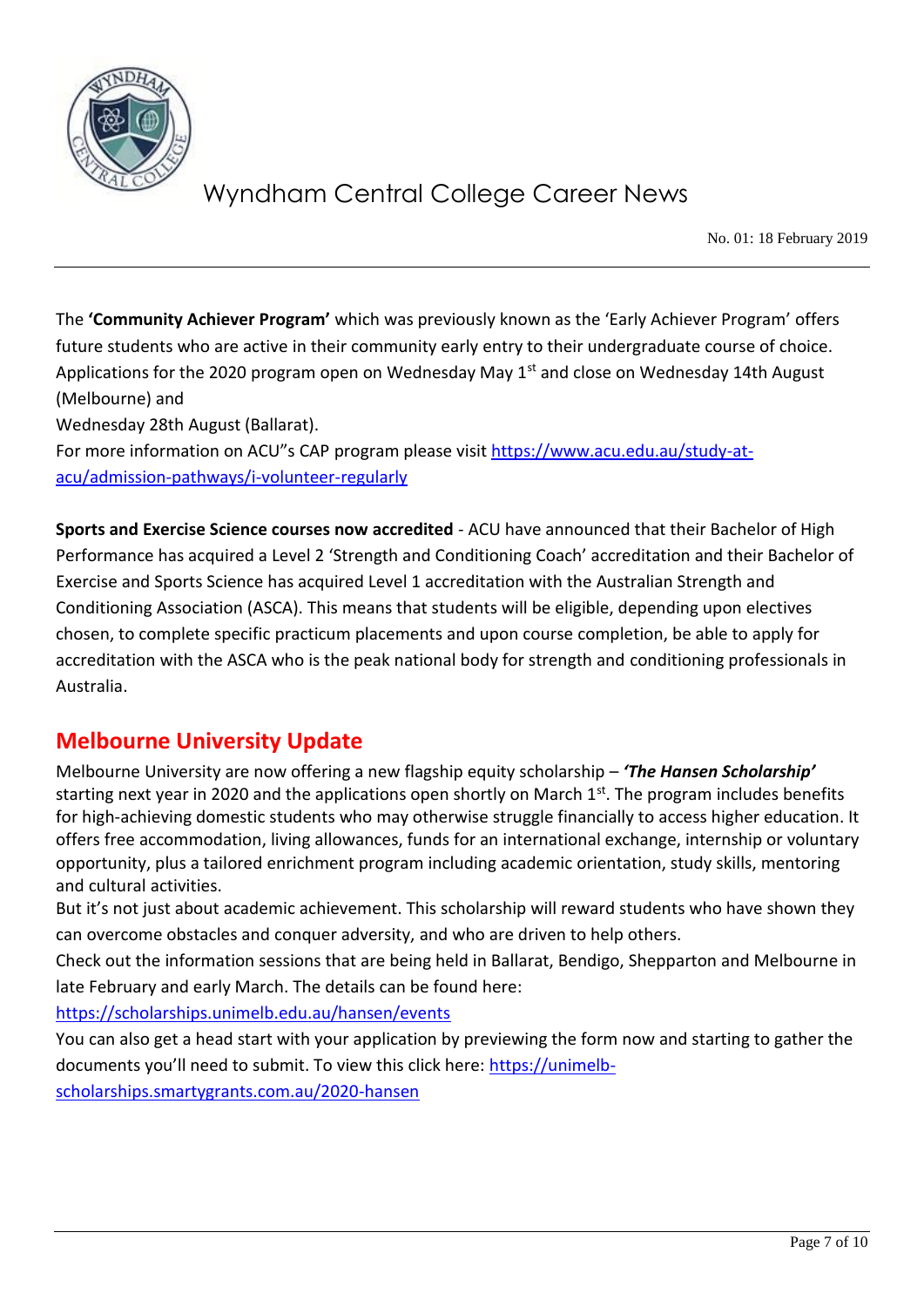

No. 01: 18 February 2019

## **Career Focus - Architect**

Architects use creativity and practical understanding of structures and materials to develop concepts, plans, specifications and detailed drawings for buildings and other structures. They negotiate with builders and planning authorities, administer building contracts and inspect work that has been carried out.

As an architect, it is helpful to be creative, have an aptitude for design, be able to analyse problems logically and have good communication skills

Architects are responsible for:

- Meeting with clients or builders to discuss their requirements and prepare a design brief.
- Preparing sketches, production drawings and detailed drawings by hand or using computer-aided design (CAD) software.
- Combining structural, mechanical and artistic elements into a builder's design, such as decks, atriums, lifts, air conditioning systems and decorative finishes
- Discussing designs and cost estimates with clients and others involved in the project.
- Obtaining necessary approvals from authorities.
- Preparing specifications and contract documents for builders, tradespeople and legal advisers.
- Evaluating projects once they are completed and occupied.

Architects may also be involved in project feasibility studies, strategic asset investigations, heritage studies, urban planning, interior design or landscape design. Architects often specialize in particular types of work, such as domestic, low-rise commercial, high-rise commercial, industrial, conservation and heritage buildings. Architects need to keep up with changing trends in the construction industry and the community. They have considerable contact with the public.

To become qualified as an Architect, you will have to complete an accredited degree in architecture. This usually consists of a degree in arts or design with a major in architecture, followed by a Master of Architecture. To gain entry into degree courses, you usually need to have completed your VCE and prerequisite subjects in one or more of English and Mathematics are normally required. Applicants may also be required to demonstrate basic freehand drawing ability and computer skills. For information on bachelor degrees and postgraduate courses please contact your preferred institutions for further information.

Following training, Architects are required to register with the Architects Registration Board in the relevant state or territory in which they intend to practice. So to apply for registration, you must first complete your accredited architecture degree and have two years of monitored experience with an architectural firm. Then you sit an examination in an architectural practice set by the Architects Accreditation of Australia (ACAA).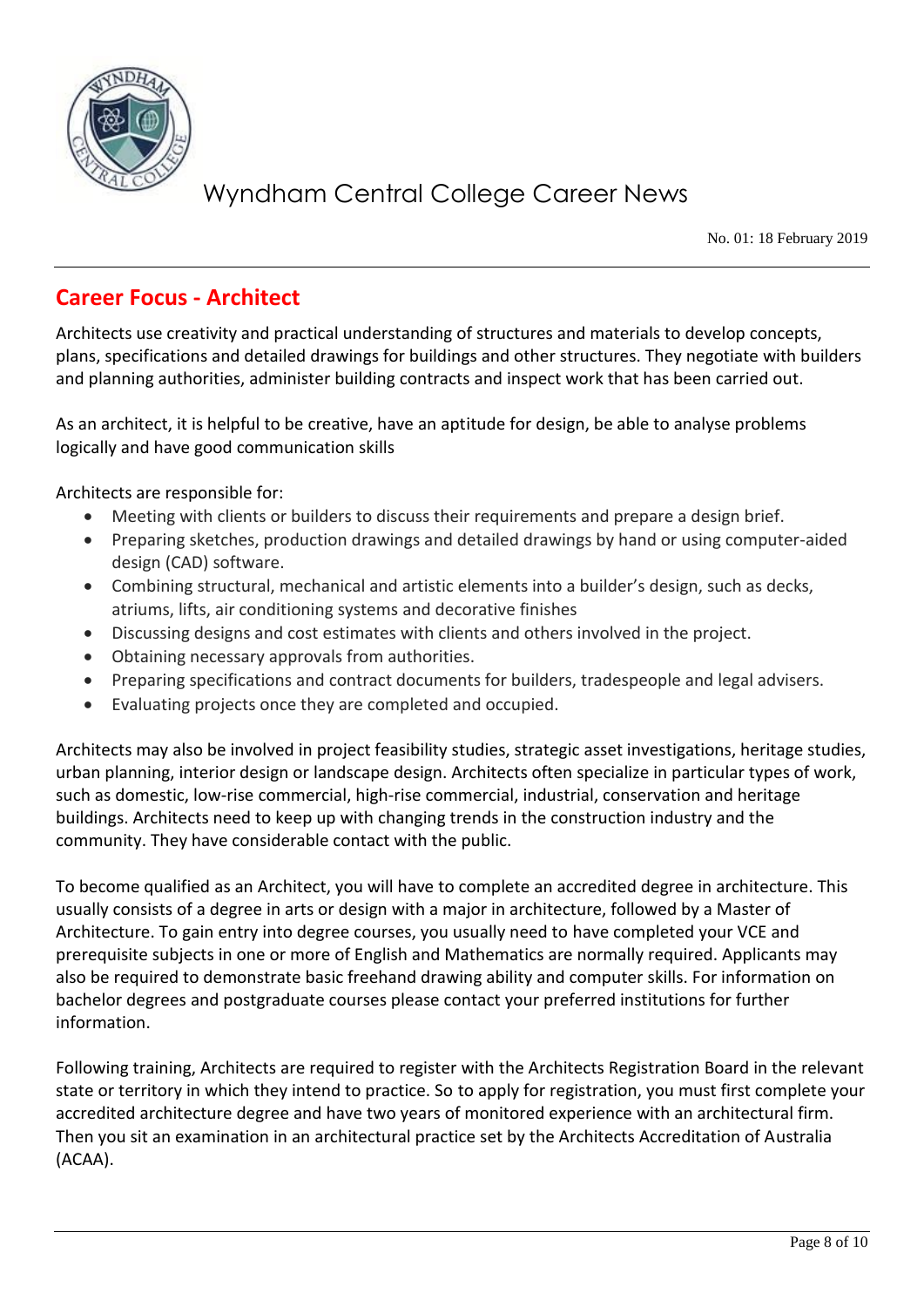

No. 01: 18 February 2019

Once qualified, most architects work in firms or for businesses that have large construction programs. Many start their own practice after a few years of experience. As architectural training develops the ability to combine art, science and technology, many architects increasingly find work in areas outside of architecture, such as urban planning and design, property development, construction management, interior design, industrial design, teaching, research and journalism.

#### **Here are some relevant website links: [www.aaca.org.au](http://www.aaca.org.au/) [www.architecture.com.au](http://www.architecture.com.au/)**

Please see below a list of institutions in Victoria that offer bachelor degree's along with a VET option at Swinburne University:

| <b>Institution/Campus</b>      | <b>Course/Duration</b>                                                           | <b>ATAR</b> |
|--------------------------------|----------------------------------------------------------------------------------|-------------|
| <b>Deakin University</b>       |                                                                                  |             |
| <b>Geelong Waterfront</b>      | Bachelor of Design (Architecture) - 3 years                                      | 70.05       |
| <b>Geelong Waterfront</b>      | Bachelor of Design (Architecture)/Construction Management (Honours) - 5 years    | 78.30       |
| <b>Monash University</b>       |                                                                                  |             |
| Caulfield                      | Bachelor of Design (Architecture) – 3 years                                      | 70.00       |
| Caulfield                      | Bachelor of Architectural Design and Master of Architecture - 5 years            | 80.00       |
| Caulfield                      | Architectural Design/Architecture (Indigenous Entry) - 5 years                   | 65.00       |
| Clayton                        | Bachelor of Civil Engineering (Honours) and Bachelor of Architectural Design - 5 | 92.00       |
|                                | years                                                                            |             |
| <b>RMIT University</b>         |                                                                                  |             |
| City                           | Bachelor of Architectural Design - 3 years minimum duration                      | <b>RC</b>   |
| City                           | Bachelor of Landscape Architectural Design - 3 years                             | <b>RC</b>   |
| <b>Swinburne University</b>    |                                                                                  |             |
| Hawthorn                       | Bachelor of Design (Architecture) - 3 years                                      | <b>RC</b>   |
| Croydon & Hawthorn             | Advanced Diploma of Building Design (Architectural) - 2 years (VET)              | <b>PTR</b>  |
| Hawthorn                       | Bachelor of Design (Interior Architecture) (Honours) - 4 years                   | 77.10       |
| <b>University of Melbourne</b> |                                                                                  |             |
| Parkville                      | Bachelor of Design - 3 years/Master of Architecture - 2 years minimum            | 98.00       |
| Parkville                      | Bachelor of Design -3 years/Master of Landscape Architecture - 2 years           | 96.00       |

Note:

\* Length of study period is based on minimum duration with a full time study load. Part-time options may also be available.

\* ATAR is based on the lowest selection rank plus any adjustment factors.

\* NA – Not applicable.

\* PTR – Pre-training review.

\* RC – Range of criteria (e.g. interview, portfolio).